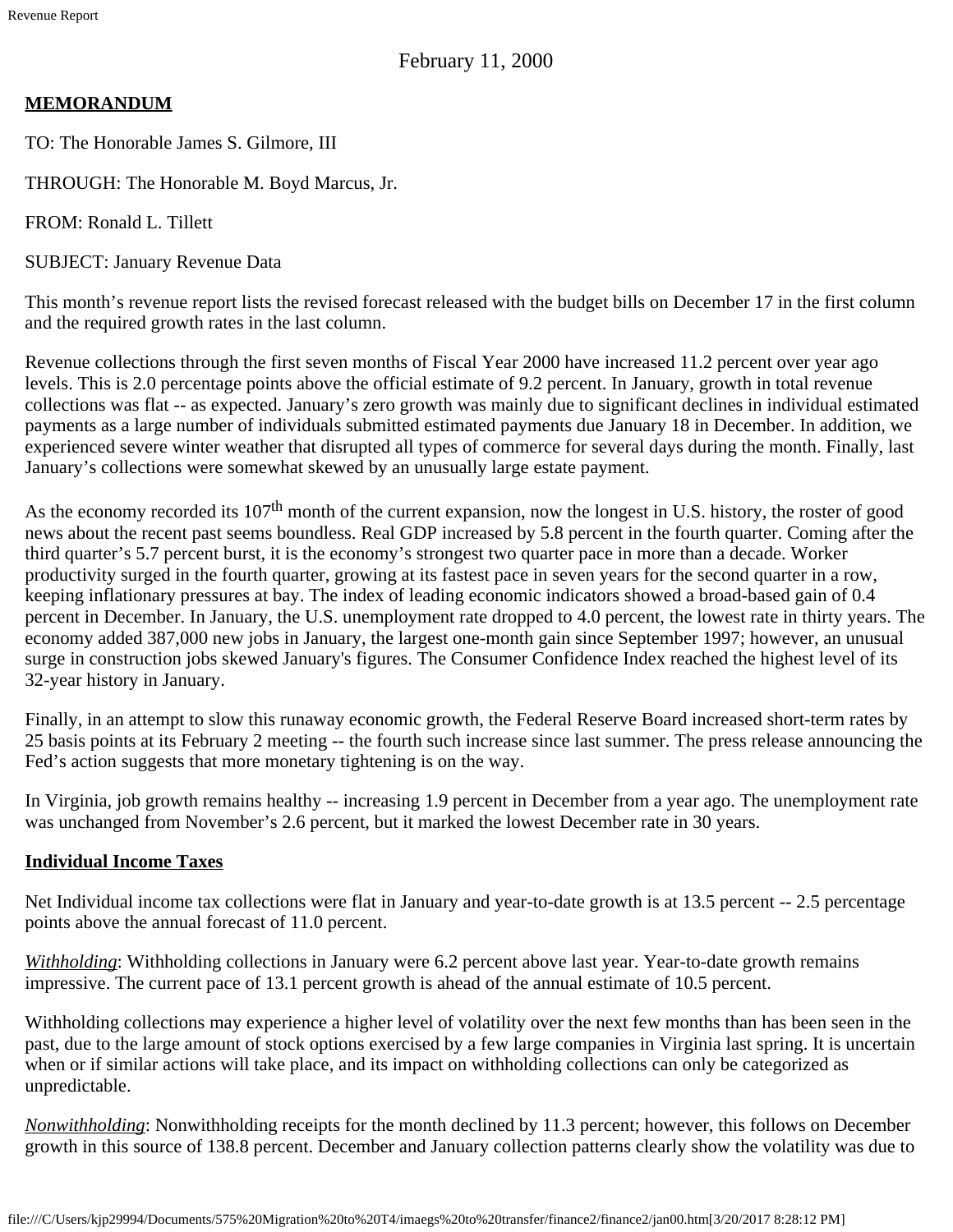Revenue Report

taxpayer behavior. In December, 15 percent more checks were received as compared to last December and, in January, 15 percent fewer checks were received as compared to last January. Annually, receipts are up 13.7 percent, tracking ahead of the annual forecast of 11.4 percent growth. Tax due payments for calendar year 1999 are due May 1, and the first two estimated payments for calendar year 2000 are due May 1 and June 15, respectively.

*Refunds*: Refunds this month were \$12.1 million compared with \$13.2 million in January of last year. As the tax filing season begins, \$648.1 million in refunds are expected to be issued during the remainder of the fiscal year compared with \$594.9 million during the same period last year — approximately a 9.0 percent increase.

### **Sales**

January's sales tax collections increased by 7.9 percent compared to last year and year-to-date growth stands at 7.4 percent -- slightly ahead of the annual estimate of 6.8 percent growth.

The total impact of holiday sales in Virginia will be available next month; however, preliminary data indicate that sales increased close to the expected 8.0 percent. Nationally, consumer spending culminated in the strongest holiday shopping season since 1992.

## **Corporate Income Tax**

January is not a significant month for corporate income tax payments. Corporate income tax receipts on a year-to-date basis are up 21.7 percent, well ahead of the required annual growth rate of 13.0 percent.

# **Public Service Corporations**

January is not a significant month for public service tax collections. Year-to-date receipts are down 1.2 percent compared to the same period last year.

### **Insurance Company Premiums**

As with the public service gross receipts tax, January is not a significant month for collections in this source. On a yearto-date basis, collections are running 3.6 percent ahead of last year, exceeding the annual estimate of 1.9 percent growth.

# **Interest**

During January, the normal quarterly transfer of interest earnings into various nongeneral fund accounts occurred. The year-to-date decline of 3.7 percent is trailing the annual forecast of 6.8 percent growth.

# **ABC Taxes**

ABC taxes (beer and beverage only) grew by 0.6 percent in January from last year. The year-to-date growth of 3.3 percent is slightly ahead of the revised forecast of 2.3 percent growth.

#### **Lottery Revenues**

Lottery net income decreased 11.9 percent from January last year. Sales decreased 4.0 percent mainly due to lower advertised jackpots for both Lotto and The Big Game.

On a year-to-date basis, Lottery net income is up 3.3 percent, ahead of the required annual growth rate of  $a = 2.1$ percent decline.

#### **All Other Revenue**

Revenue from all other sources declined considerably in January, falling by 43.4 percent over last year or \$27.8 million compared to \$49.1 million. Most of the decline this month is attributable to an \$11.6 million drop in the volatile estate tax payments. In addition, will, suits, deeds, and contracts, as well as fees and fines, declined by large margins,